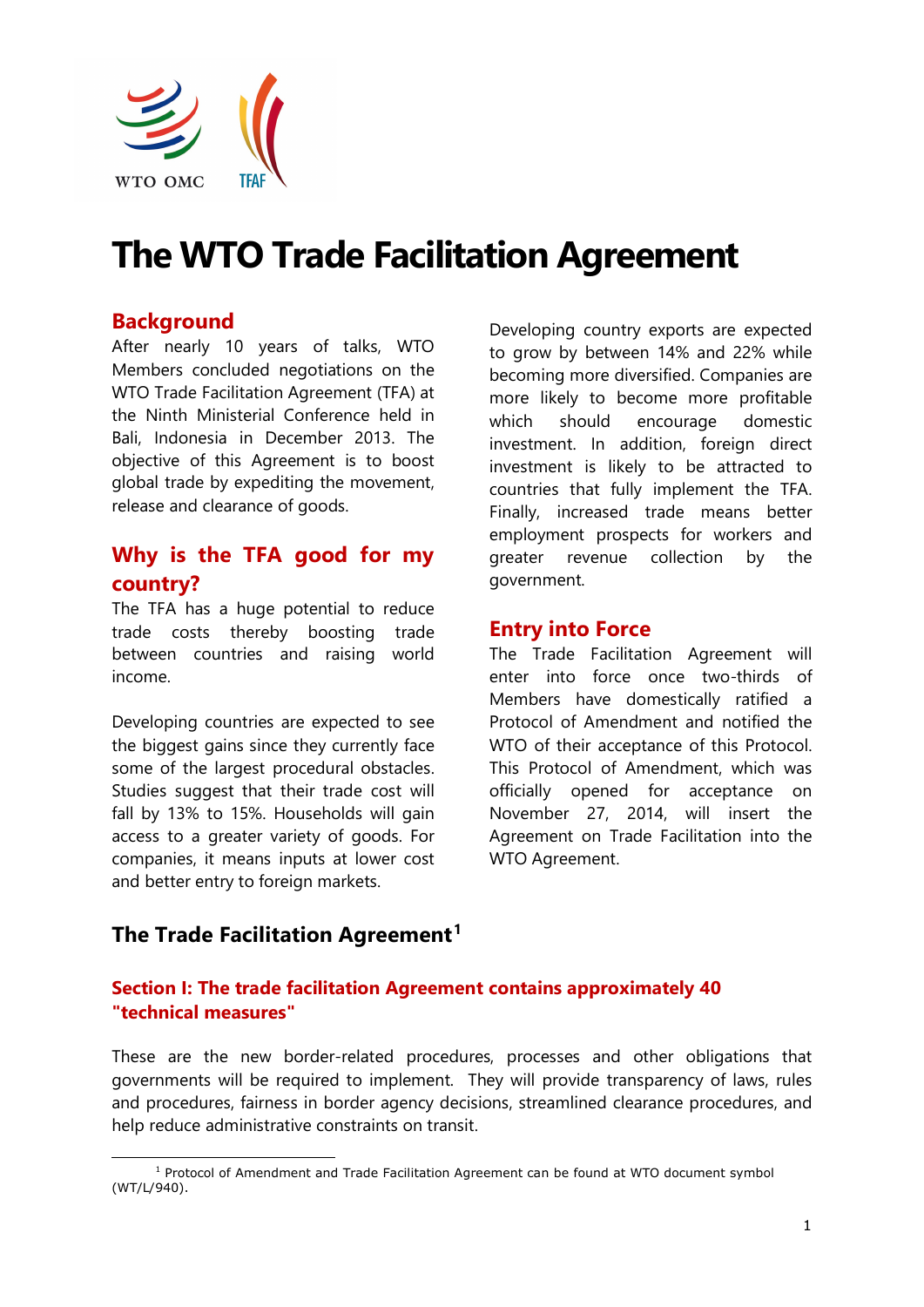- **1 Publication & Availability of Information**
- **2 Comment and Consultations**
- **3 Advance Rulings**
- **4 Procedures for Appeal or Review**
- **5 Measures to Enhance Impartiality, Non-Discrimination & Transparency**
- **6 Disciplines on Fees and Charges**
- **7 Release and Clearance of Goods**
- **8 Border Agency Cooperation**
- **9 Movement under Customs Control**
- **10 Import, Export &Transit Formalities**
- **11 Freedom of transit**
- **12 Customs Cooperation**

Although many provisions apply only to the customs administration, the majority of provisions apply to all border agencies that deal with trade in goods. None of the measures are new- all are being used with success in various countries around the world. They not only benefit trade but can also lead to more effective, efficient and modern government practice.

#### **Section II: Special provisions for developing and least developed countries**

There are special provisions that allow developing and least developed country (LDC) members to implement the Agreement at their own pace. Each member will determine when it will implement each of the technical provisions, and, it can identify provisions that it will only be able to implement upon the receipt of technical assistance and support for capacity building.

#### **Category A, B, C Notifications**

To benefit from SDT, a Member must notify the other WTO Members of when it will implement each trade facilitation measure using the categories below. The Agreement sets out timelines for these notifications.

**Category A** provisions that the member will implement by the time the Agreement enters into force (or in the case of a leastdeveloped country member within one year after entry into force).

**Category B** provisions that the member will implement after a transitional period following the entry into force of the Agreement.

**Category C** provisions that the member will implement on a date after a transitional period following the entry into force of the Agreement and requiring the acquisition of assistance and support for capacity building.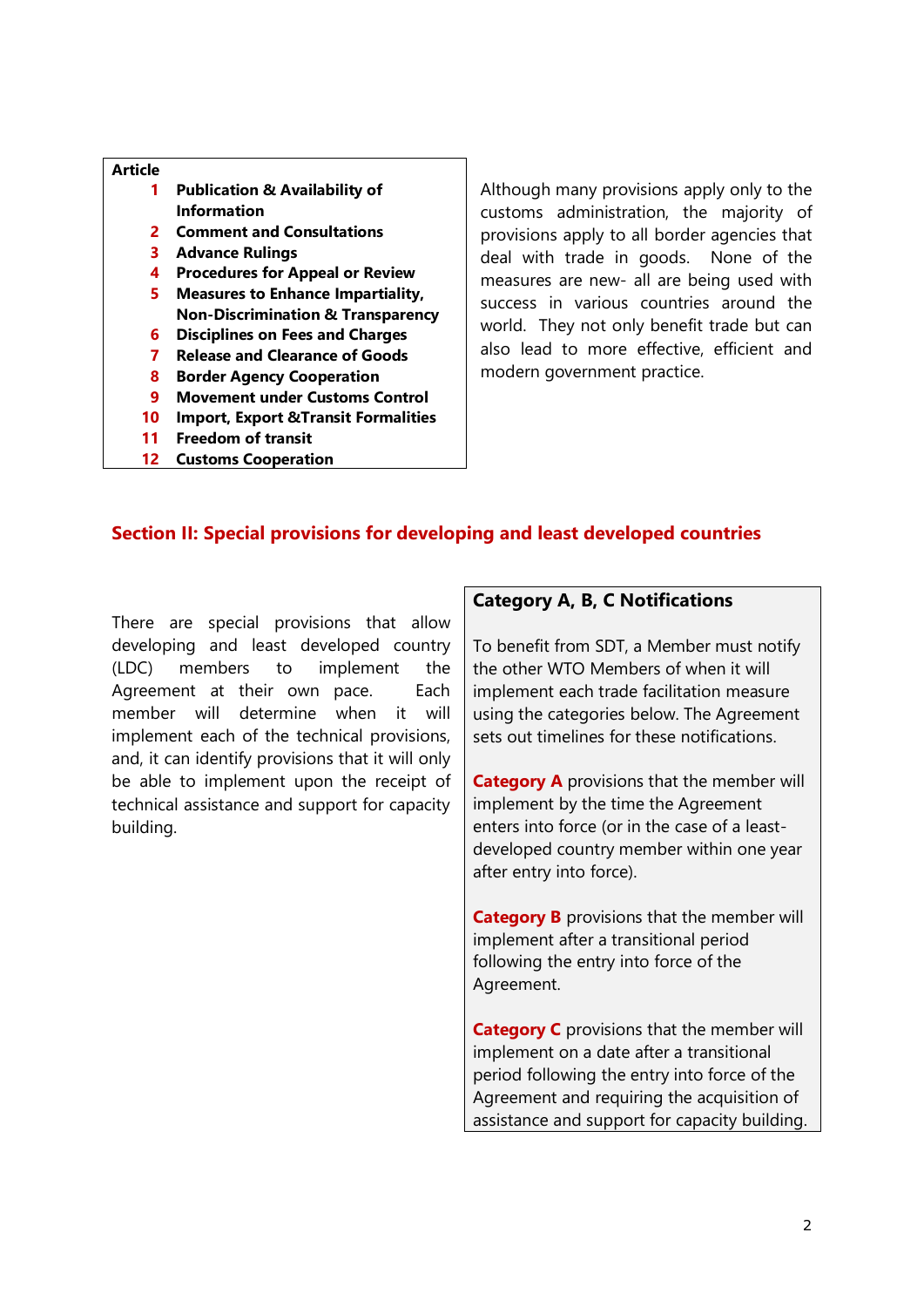